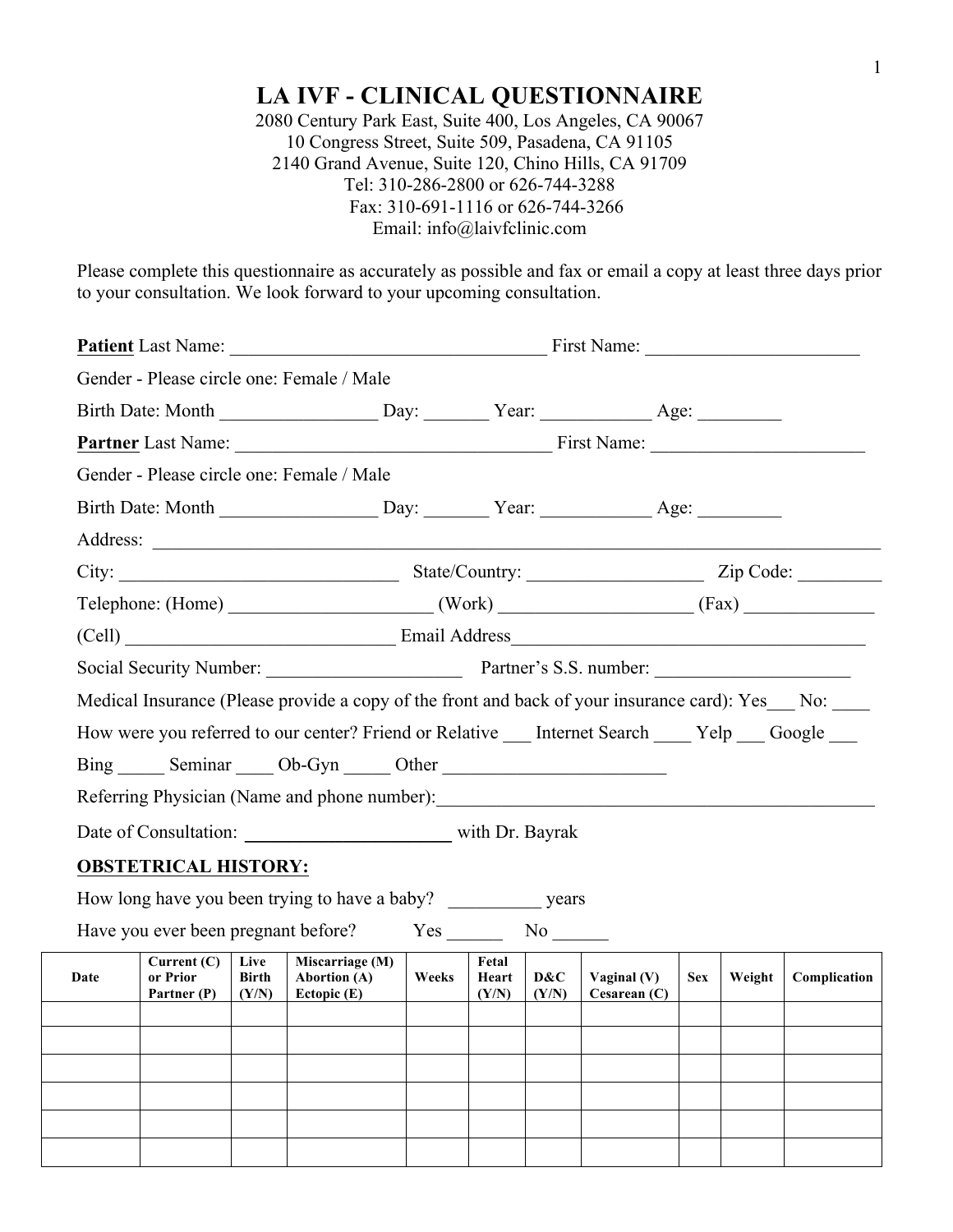#### **GYNECOLOGIC HISTORY:**

| When was the first day of your last period?                                              |                              |                          |
|------------------------------------------------------------------------------------------|------------------------------|--------------------------|
| Do you have regular periods?                                                             | $Yes \t —$                   |                          |
| Age at first period?                                                                     | Number of days of bleeding?  |                          |
| Number of days between the start of one period to the start of the next one?             |                              |                          |
| Amount of bleeding: Light ______ Medium _____ Heavy ____                                 |                              |                          |
| Do you have pain with menstruation?                                                      | $Yes$ <sub>_________</sub>   |                          |
| Degree of pain: Mild _______ Moderate ______                                             | Severe                       |                          |
| Pain relieved by over the counter medications?                                           | $Yes$ <sub>_________</sub>   | $No$ <sub>_____</sub>    |
| Starts with the onset of bleeding?                                                       | $Yes$ <sub>_________</sub>   |                          |
| Begins a few days prior to the onset of bleeding?                                        | $Yes$ <sub>_________</sub>   | $No$ <sub>_______</sub>  |
| Persists more than 48 hours?                                                             | $Yes$ <sub>________</sub>    |                          |
| Do you have pain with ovulation?                                                         | $Yes$ <sub>__________</sub>  |                          |
| Do you experience pain with sexual intercourse?                                          | $Yes$ <sub>________</sub>    |                          |
| Pain is mostly on the exterior?                                                          | $Yes$ <sub>_________</sub>   |                          |
| Pain is mostly internal (deep penetration)?                                              | $Yes$ <sub>_________</sub>   | $No$ <sub>______</sub>   |
| Are you experiencing a vaginal discharge?                                                | $Yes$ <sub>__________</sub>  |                          |
| Associated with itching or burning?                                                      | $Yes$ <sub>_________</sub>   | $No$ <sub>_______</sub>  |
| Associated with an unusual odor?                                                         | Yes                          |                          |
| When was your last Pap smear and the result?<br>Have you ever had an abnormal Pap smear? | $Yes$ <sub>__________</sub>  | $No$ <sub>____</sub>     |
| If yes, what follow up was needed?                                                       |                              |                          |
| Have you ever had a mammogram?                                                           |                              | $No$ <sub>________</sub> |
| If yes, what was the result and the date?                                                |                              |                          |
| Have you ever had a sexually transmitted disease?                                        |                              |                          |
| (i.e. Chlamydia, Gonorrhea, Syphilis, Herpes)                                            | $Yes$ <sub>__________</sub>  | $No$ <sub>_____</sub>    |
| When? Was it treated?                                                                    | $Yes$ <sub>_________</sub>   | $No$ <sub>_______</sub>  |
| Have you ever had Pelvic Inflammatory Disease (PID)?                                     | $Yes$ <sub>________</sub>    |                          |
| When? Were you hospitalized?                                                             | $Yes$ <sub>__________</sub>  | $No$ <sub>________</sub> |
| Do you experience milky or any discharge from your breasts?                              | $Yes$ <sub>___________</sub> | No                       |
| Do you have uterine fibroids, ovarian cysts or endometriosis?                            |                              |                          |
| Please indicate all that apply above.                                                    |                              |                          |
| Have you ever used an IUD or any other form of contraception?                            |                              | $No$ <sub>_____</sub>    |
| Have you ever used birth control pills?                                                  |                              | $No$ <sub>_______</sub>  |
| How many years?                                                                          |                              |                          |
| When did you last use it?                                                                |                              |                          |
|                                                                                          |                              |                          |

## **PREVIOUS SURGERIES:**

Have you ever had surgery? Yes \_\_\_\_\_\_\_\_ No \_\_\_\_\_\_\_

| Procedure | Date | Indication | Outcome |
|-----------|------|------------|---------|
|           |      |            |         |
|           |      |            |         |
|           |      |            |         |
|           |      |            |         |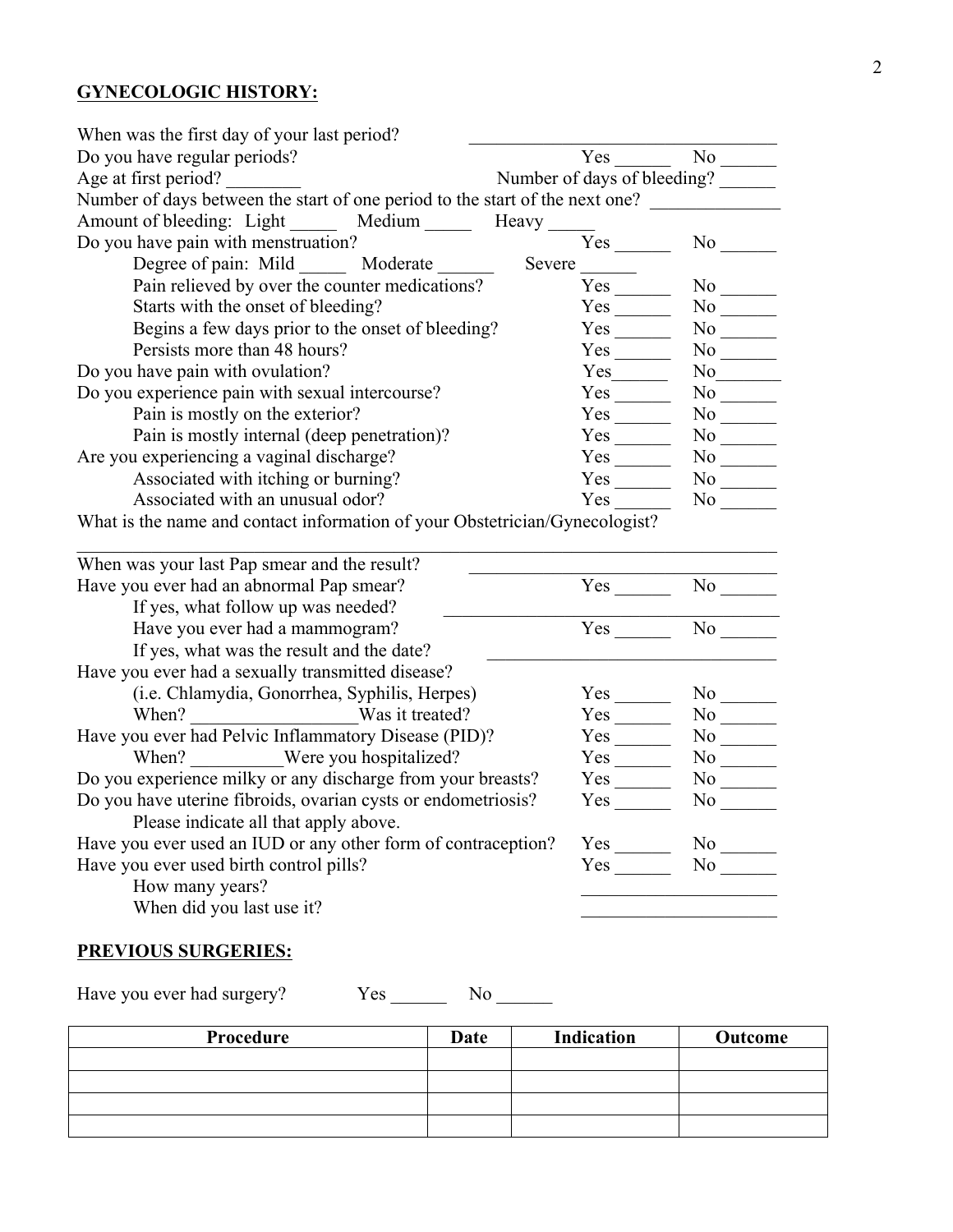#### **MEDICAL CONDITIONS :**

Do you have any of the following conditions?

| be jou not can be not tono wing condition<br><b>Condition</b> | Yes/No | <b>Comments</b> |
|---------------------------------------------------------------|--------|-----------------|
| Any Type of Cancer - Please specify                           |        |                 |
| Anxiety or Panic disorder                                     |        |                 |
| <b>Arthritis</b>                                              |        |                 |
| Asthma                                                        |        |                 |
| <b>Bladder Infection</b>                                      |        |                 |
| <b>Bleeding Tendency</b>                                      |        |                 |
| <b>Breast Cancer</b>                                          |        |                 |
| <b>Breast Lump or Cancer</b>                                  |        |                 |
| <b>Bronchitis</b>                                             |        |                 |
| Clot Formation in Legs or Lung                                |        |                 |
| Diabetes                                                      |        |                 |
| Depression or Mood Disorders                                  |        |                 |
| Gastric/Duodenal ulcer                                        |        |                 |
| <b>Glasses/Contact Lenses</b>                                 |        |                 |
| <b>Heart Disease</b>                                          |        |                 |
| <b>Heart Murmur</b>                                           |        |                 |
| Hepatitis                                                     |        |                 |
| <b>High Blood Pressure</b>                                    |        |                 |
| <b>Intestinal Bleeding</b>                                    |        |                 |
| <b>Kidney Disease</b>                                         |        |                 |
| Kidney Infection                                              |        |                 |
| Kidney Stones                                                 |        |                 |
| Lung Disease                                                  |        |                 |
| Migraine                                                      |        |                 |
| Neurological or Psychiatric Disorders                         |        |                 |
| Ovarian or Uterine Cancer                                     |        |                 |
| Paralysis                                                     |        |                 |
| Pneumonia                                                     |        |                 |
| Polycystic Ovary Syndrome (PCOS)                              |        |                 |
| Problems with Anesthesia                                      |        |                 |
| Rheumatic Fever                                               |        |                 |
| Rheumatoid Arthritis                                          |        |                 |
| Systemic Lupus Erythematosus                                  |        |                 |
| Thrombophlebitis                                              |        |                 |
| <b>Thyroid Disease</b>                                        |        |                 |
| Tuberculosis                                                  |        |                 |
| Varicose Veins                                                |        |                 |
| Other                                                         |        |                 |
|                                                               |        |                 |
|                                                               |        |                 |
|                                                               |        |                 |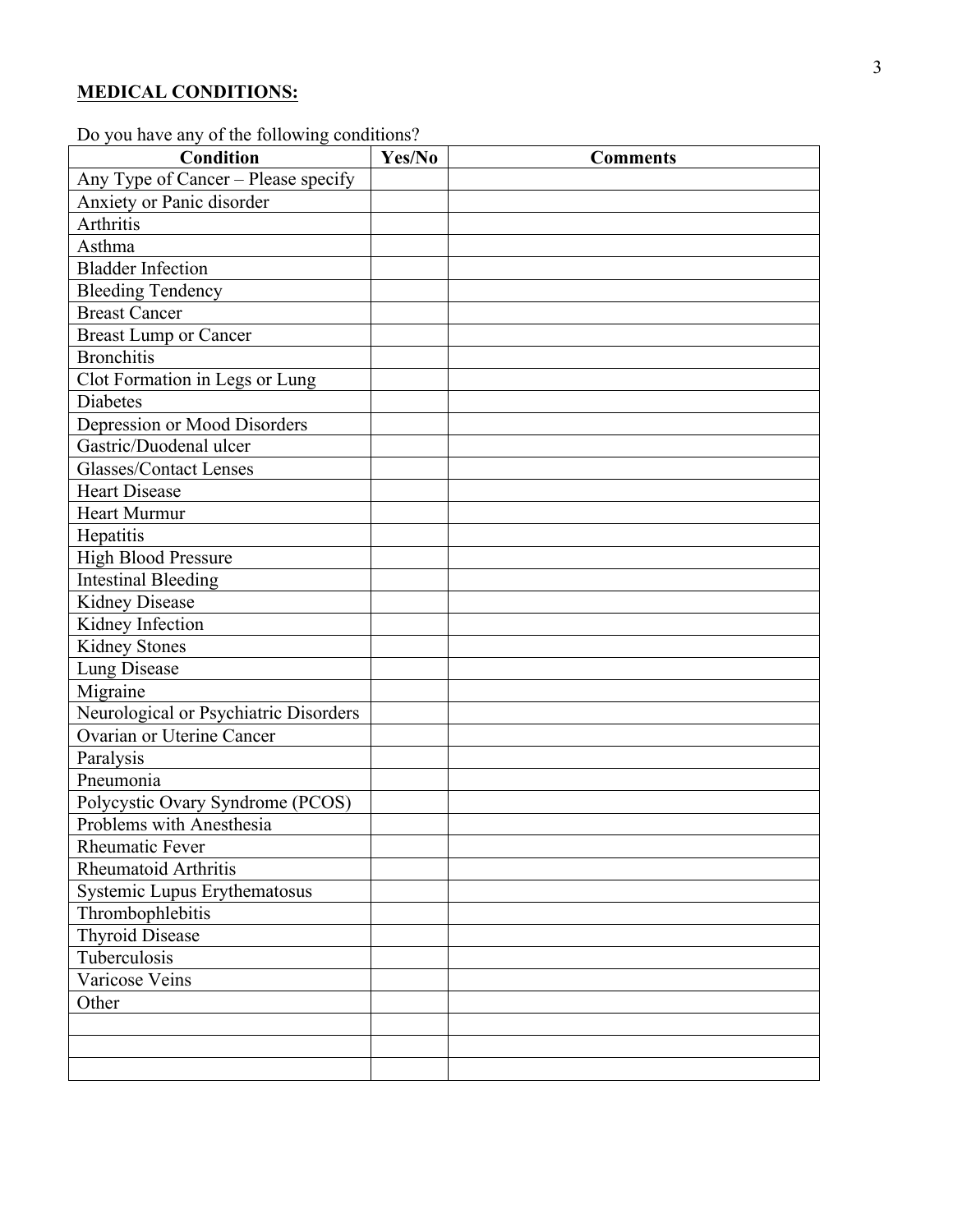#### **DRUG ALLERGIES:**

| Are you allergic to any medications that you know of? | Yes<br>NΩ       |
|-------------------------------------------------------|-----------------|
| <b>Medication</b>                                     | <b>Reaction</b> |
|                                                       |                 |
|                                                       |                 |
|                                                       |                 |

### **CURRENT MEDICATIONS:**

Are you currently taking any medications or supplements? Yes \_\_\_\_\_\_\_\_ No \_\_\_\_\_\_\_

| <b>Medication</b> | <b>Dose</b> | Frequency |
|-------------------|-------------|-----------|
|                   |             |           |
|                   |             |           |
|                   |             |           |
|                   |             |           |
|                   |             |           |
|                   |             |           |

#### **FAMILY HISTORY:**

Is there a history of any of the following conditions in the family?

| <b>Condition</b>                   | Yes/No | <b>Comments</b> |
|------------------------------------|--------|-----------------|
| Any Type of Cancer                 |        |                 |
| Birth Defects or Down's Syndrome   |        |                 |
| <b>Blood Disorders</b>             |        |                 |
| Blood Clots in Legs or Lung        |        |                 |
| <b>Breast Cancer</b>               |        |                 |
| Cystic Fibrosis or Thalassemia     |        |                 |
| Diabetes or Insulin Resistance     |        |                 |
| Early Menopause or Ovarian Failure |        |                 |
| <b>Genetic Diseases</b>            |        |                 |
| <b>Heart Disease</b>               |        |                 |
| <b>High Blood Pressure</b>         |        |                 |
| Infertility                        |        |                 |
| <b>Kidney Disease</b>              |        |                 |
| Systemic Lupus Erythematosus (SLE) |        |                 |
| <b>Mental Retardation</b>          |        |                 |
| <b>Twins or Triplets</b>           |        |                 |
| Ovarian or Uterine Cancer          |        |                 |
| Polycystic Ovary Syndrome (PCOS)   |        |                 |
| <b>Recurrent Miscarriages</b>      |        |                 |
| Rheumatoid Arthritis               |        |                 |
| Sickle Cell Disease                |        |                 |
| <b>Thyroid Disease</b>             |        |                 |
| Other                              |        |                 |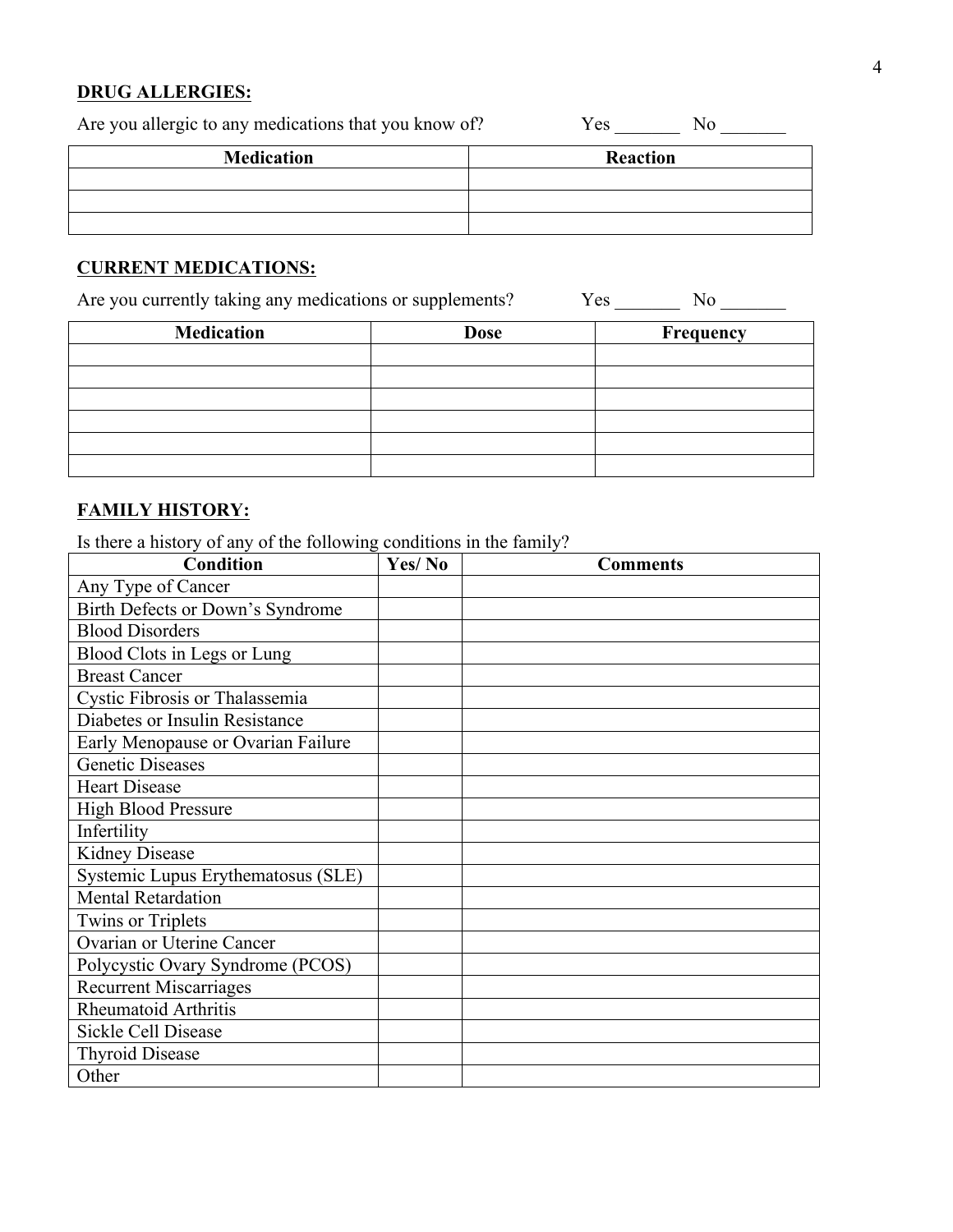#### **SOCIAL HISTORY:**

| Occupation:                                                  |         |                      |                     |
|--------------------------------------------------------------|---------|----------------------|---------------------|
| Weight:                                                      | Height: |                      |                     |
| Do you use tobacco?                                          | Yes     | $No$ <sub>____</sub> | $\#Packs/day$       |
| Do you use alcohol?                                          | Yes     | $No \_$              | #Drinks/wk          |
| Have you ever used drugs?                                    | Yes     | No 1                 |                     |
| How long have you been together with your current partner?   |         |                      | years               |
| Have you had problems conceiving in a previous relationship? |         | Yes                  | No<br>N/A           |
| How frequently do you have intercourse?                      |         |                      | week / month        |
| Do you have to use a lubricant?                              |         |                      | $Yes \t —$<br>No No |
|                                                              |         |                      |                     |
| <b>BACKGROUND INFORMATION:</b> (Please check all that apply) |         |                      |                     |
| Ashkenazi Jewish Caucasian (Non-Hispanic)                    |         |                      | Hispanic            |
| African American                                             |         |                      |                     |
| Other (Please specify)                                       |         |                      |                     |
|                                                              |         |                      |                     |

## **COMMENTS:**

Please describe the nature of your problem.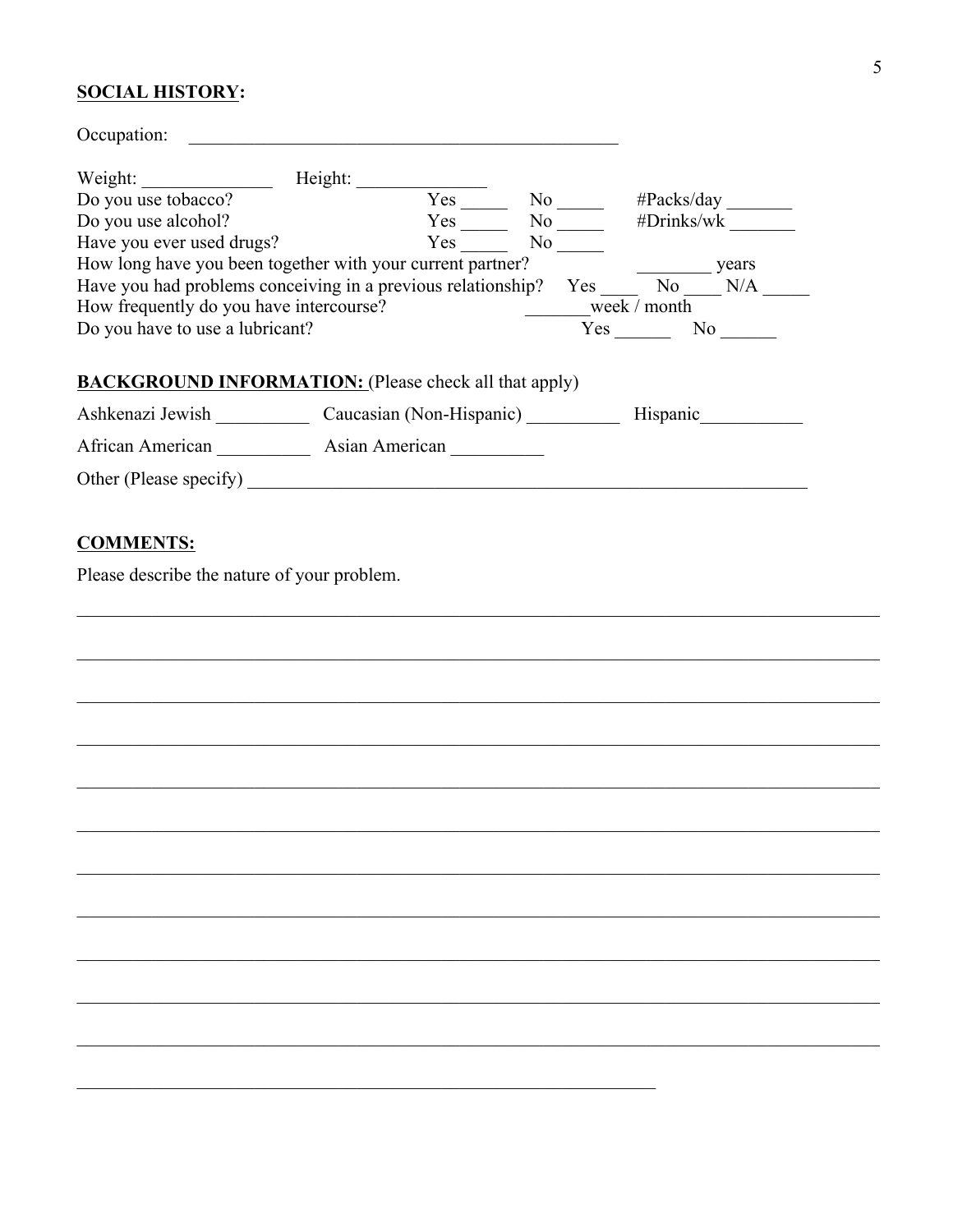## **PARTNER HISTORY:** Gender - Please circle one: Female / Male

Hernia Repair

Undescended Testicle Removal of Testicle (s)

| Occupation:                                                                                                                                                                                                                                                                                                                                                            |                                                          |               |                                     |  |                                                                 |                 |
|------------------------------------------------------------------------------------------------------------------------------------------------------------------------------------------------------------------------------------------------------------------------------------------------------------------------------------------------------------------------|----------------------------------------------------------|---------------|-------------------------------------|--|-----------------------------------------------------------------|-----------------|
| Do you have any medical problems?                                                                                                                                                                                                                                                                                                                                      |                                                          |               |                                     |  |                                                                 |                 |
| Have you ever had any surgeries?                                                                                                                                                                                                                                                                                                                                       |                                                          |               |                                     |  |                                                                 | $Yes$ No $\_\_$ |
| Any family history of any major illnesses?                                                                                                                                                                                                                                                                                                                             |                                                          |               |                                     |  |                                                                 | $Yes \_ No \_$  |
| (You may refer to Page 4 for illnesses) _________                                                                                                                                                                                                                                                                                                                      |                                                          |               |                                     |  |                                                                 |                 |
| Have you initiated any pregnancies in the past?                                                                                                                                                                                                                                                                                                                        |                                                          | Yes No        |                                     |  |                                                                 |                 |
| Number with current partner?                                                                                                                                                                                                                                                                                                                                           |                                                          |               | $\frac{1}{\frac{1}{2}+\frac{1}{2}}$ |  |                                                                 |                 |
| When was the most recent pregnancy?                                                                                                                                                                                                                                                                                                                                    |                                                          |               |                                     |  |                                                                 |                 |
| Have you been evaluated by a Urologist? (If applicable/male partner)                                                                                                                                                                                                                                                                                                   |                                                          |               |                                     |  |                                                                 | $Yes$ No $N$    |
| Diagnosis:                                                                                                                                                                                                                                                                                                                                                             |                                                          |               |                                     |  |                                                                 |                 |
| Have you ever had a semen analysis? (If applicable/male partner)                                                                                                                                                                                                                                                                                                       |                                                          |               |                                     |  |                                                                 | $Yes$ No $\_\_$ |
| Result: Date:                                                                                                                                                                                                                                                                                                                                                          |                                                          |               |                                     |  |                                                                 |                 |
| Volume (ml or cc):                                                                                                                                                                                                                                                                                                                                                     |                                                          |               |                                     |  |                                                                 |                 |
| Count (million/ml):                                                                                                                                                                                                                                                                                                                                                    |                                                          |               |                                     |  |                                                                 |                 |
|                                                                                                                                                                                                                                                                                                                                                                        | Motility (% moving sperm):                               |               |                                     |  |                                                                 |                 |
|                                                                                                                                                                                                                                                                                                                                                                        | Morphology (% normal forms): (Kruger's or WHO Criteria?) |               |                                     |  |                                                                 |                 |
| Have you ever had sperm DNA testing? (If applicable/male partner)                                                                                                                                                                                                                                                                                                      |                                                          |               |                                     |  |                                                                 |                 |
| Sperm DNA fragmentation index (DFI): $\frac{\%}{\%}$ Migh Density Stainability (HDS): $\frac{\%}{\%}$                                                                                                                                                                                                                                                                  |                                                          |               |                                     |  |                                                                 |                 |
| High Density Stainability (HDS): _______                                                                                                                                                                                                                                                                                                                               |                                                          |               |                                     |  |                                                                 |                 |
| Are you allergic to any medications?                                                                                                                                                                                                                                                                                                                                   |                                                          |               |                                     |  | $Yes$ No $N$                                                    |                 |
|                                                                                                                                                                                                                                                                                                                                                                        |                                                          |               |                                     |  | Reaction: Yes No No                                             |                 |
| Are you taking any medications?                                                                                                                                                                                                                                                                                                                                        |                                                          |               |                                     |  |                                                                 |                 |
| Medication:                                                                                                                                                                                                                                                                                                                                                            |                                                          |               |                                     |  |                                                                 |                 |
| Do you use Tobacco?                                                                                                                                                                                                                                                                                                                                                    |                                                          |               |                                     |  | $Yes$ No $HPacks/day$<br>$Yes$ No $HPacks/day$<br>$H$ Drinks/wk |                 |
| Do you use Alcohol?                                                                                                                                                                                                                                                                                                                                                    |                                                          |               |                                     |  |                                                                 |                 |
| Have you ever used drugs?<br>Do you use a hot tub or wear tight underwear? $Yes \_\_\_\_ No \_\_\_\_ HTimes/wk \_\_\_\_ Hrms/wk \_\_\_\_ Hrms/wk \_\_\_\_ Hrms/wk \_\_\_\_ Hrms/wk \_\_\_\_ Hrms/wk \_\_\_\_ Hrms/wk \_\_\_\_ Hrms/wk \_\_\_\_ Hrms/wk \_\_\_\_ Hrms/wk \_\_\_\_ Hrms/wk \_\_\_\_ Hrms/wk \_\_\_\_ Hrms/wk \_\_\_\_ Hrms/wk \_\_\_\_ Hrms/wk \_\_\_\_$ |                                                          |               |                                     |  |                                                                 |                 |
|                                                                                                                                                                                                                                                                                                                                                                        |                                                          |               |                                     |  |                                                                 |                 |
| Weight: Height: Height:                                                                                                                                                                                                                                                                                                                                                |                                                          |               |                                     |  |                                                                 |                 |
| Have you $(\text{d})$ had any of the following tests or procedures? For male partner only.                                                                                                                                                                                                                                                                             |                                                          |               |                                     |  |                                                                 |                 |
| Test/Procedure                                                                                                                                                                                                                                                                                                                                                         | Date                                                     | <b>Result</b> |                                     |  | <b>Comment</b>                                                  |                 |
| <b>Male Blood Tests</b>                                                                                                                                                                                                                                                                                                                                                |                                                          |               |                                     |  |                                                                 |                 |
| <b>FSH</b>                                                                                                                                                                                                                                                                                                                                                             |                                                          |               |                                     |  |                                                                 |                 |
| LH                                                                                                                                                                                                                                                                                                                                                                     |                                                          |               |                                     |  |                                                                 |                 |
| Testosterone                                                                                                                                                                                                                                                                                                                                                           |                                                          |               |                                     |  |                                                                 |                 |
| <b>TSH</b>                                                                                                                                                                                                                                                                                                                                                             |                                                          |               |                                     |  |                                                                 |                 |
| Prolactin                                                                                                                                                                                                                                                                                                                                                              |                                                          |               |                                     |  |                                                                 |                 |
| DQ Alpha or HLA                                                                                                                                                                                                                                                                                                                                                        |                                                          |               |                                     |  |                                                                 |                 |
| Semen Culture                                                                                                                                                                                                                                                                                                                                                          |                                                          |               |                                     |  |                                                                 |                 |
| <b>Surgery</b>                                                                                                                                                                                                                                                                                                                                                         |                                                          |               |                                     |  |                                                                 |                 |
| Vasectomy                                                                                                                                                                                                                                                                                                                                                              |                                                          |               |                                     |  |                                                                 |                 |
| Vasectomy Reversal                                                                                                                                                                                                                                                                                                                                                     |                                                          |               |                                     |  |                                                                 |                 |
| <b>Testicular Biopsy</b>                                                                                                                                                                                                                                                                                                                                               |                                                          |               |                                     |  |                                                                 |                 |
| Varicocele Surgery                                                                                                                                                                                                                                                                                                                                                     |                                                          |               |                                     |  |                                                                 |                 |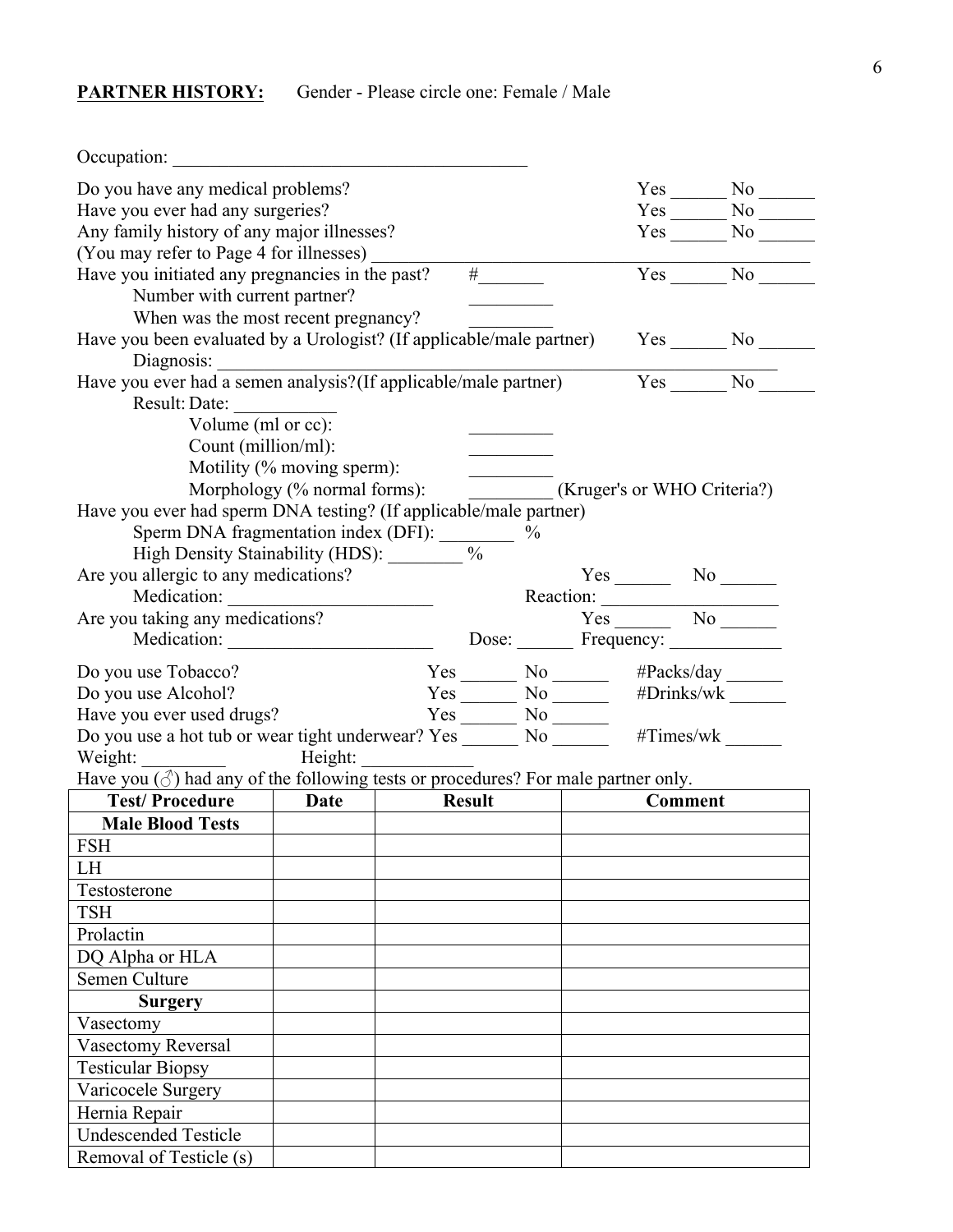| <b>MESA</b><br>TESE or |  |  |
|------------------------|--|--|
| $\Omega$ other         |  |  |

**PREVIOUS INFERTILITY EVALUATION:** For Female Patient only.

Have you  $(\circled{2})$  ever had any of the following tests or procedures? Please enter all that apply.

| <b>Test/Procedure</b>                      | Date | <b>Result</b> |
|--------------------------------------------|------|---------------|
| <b>Female Blood Tests</b>                  |      |               |
| FSH (Cycle day 3)                          |      |               |
| Estradiol (Cycle day 3)                    |      |               |
| Anti-Mullerian Hormone (AMH)               |      |               |
| Inhibin B level                            |      |               |
| LH (Cycle day 3)                           |      |               |
| Progesterone (7 days after ovulation)      |      |               |
| <b>TSH</b>                                 |      |               |
| Prolactin                                  |      |               |
| <b>DHEAS</b>                               |      |               |
| Testosterone                               |      |               |
| 17 Hydroxy-Progesterone                    |      |               |
| Blood type and Rh status                   |      |               |
| Rubella/Varicella Titers                   |      |               |
| <b>HIV</b>                                 |      |               |
| Hepatitis B surface antigen                |      |               |
| Hepatitis C antibody                       |      |               |
| RPR/VDRL (Syphilis)                        |      |               |
| <b>Blood tests (Immunologic)</b>           |      |               |
| Anti-Nuclear Antibodies (ANA)              |      |               |
| Anti-Phospholipid Antibodies (APA)         |      |               |
| Anti-Paternal Leukocyte Antibodies (APLA)  |      |               |
| Natural Killer (NK) cell assay             |      |               |
| Immunophenotype                            |      |               |
| DQ Alpha or HLA testing                    |      |               |
| Anti-Thyroglobulin Antibodies (ATA)        |      |               |
| Anti-Microsomal Antibodies (AMA, TPO)      |      |               |
| <b>Anti-Sperm Antibodies</b>               |      |               |
| IgA level                                  |      |               |
| Thrombophilia work up (clotting disorders) |      |               |
| <b>Cervical/Vaginal Cultures</b>           |      |               |
| Chlamydia/Gonorrhea                        |      |               |
| Ureaplasma/Mycoplasma                      |      |               |
| <b>General Assessment</b>                  |      |               |
| Gynecological exam                         |      |               |
| Mammogram                                  |      |               |
| Physical exam                              |      |               |
| Basal Body Temperature Chart (BBT)         |      |               |
| Ovulation Predictor Kits (OPK or LH kit)   |      |               |
| <b>Endometrial biopsy</b>                  |      |               |
| Pelvic exam                                |      |               |
| Vaginal ultrasound                         |      |               |